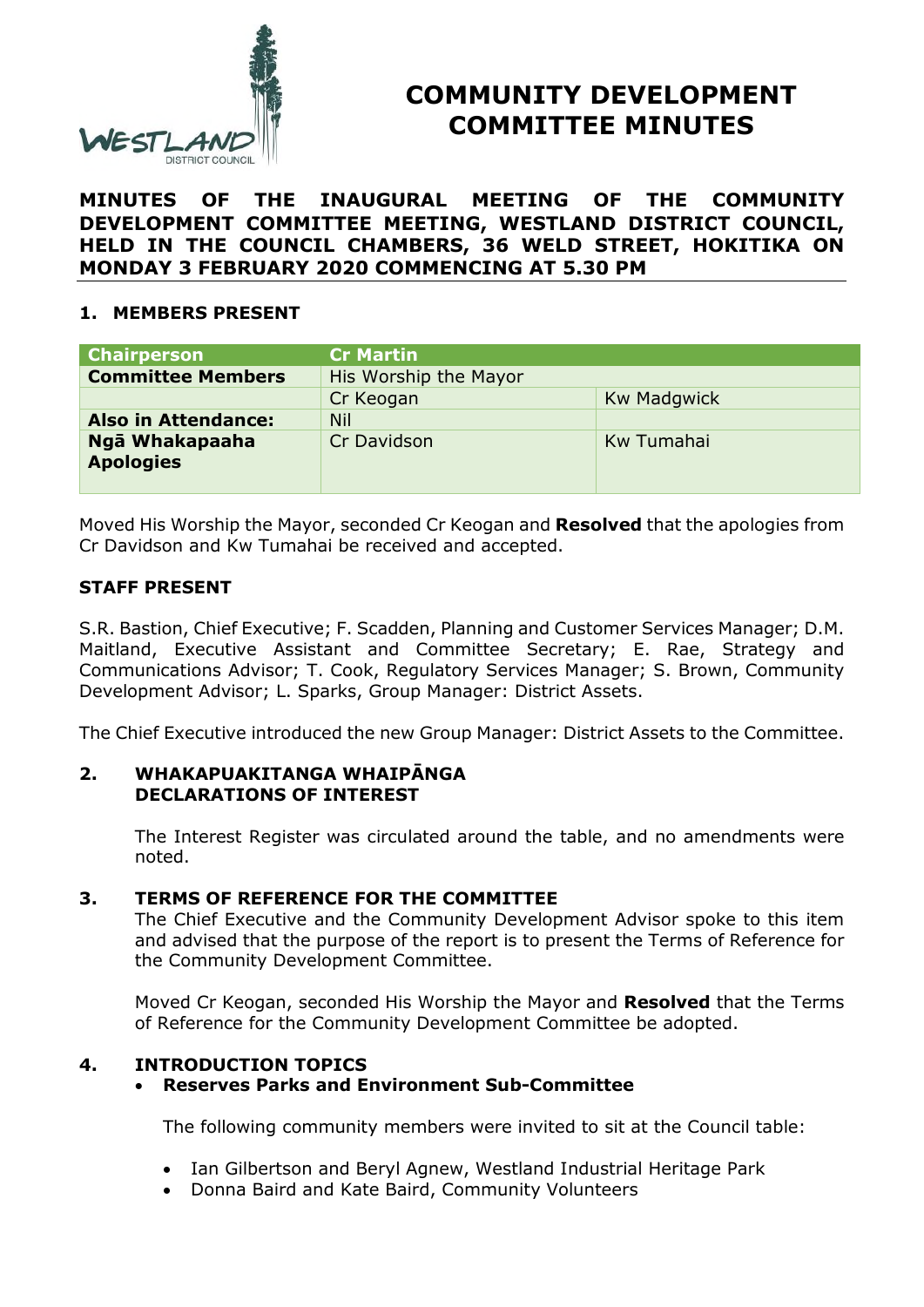Mr Gilbertson spoke regarding his previous involvement in the Hokitika Reserves and Environs Group and was in support of a current management plan being developed for each of the Reserves in the Westland District.

The Committee discussed the formation of a proposed Reserves, Parks and Environment Subcommittee.

Moved Cr Keogan, seconded His Worship the Mayor and **Resolved** that a Reserves, Parks and Environment Subcommittee be formed, with staff to draft a Terms of Reference for the Subcommittee, to be chaired by a Councillor.

A draft Terms of Reference for the Sub-Committee will be circulated to the Committee for confirmation. The Subcommittee will consist of 6 community members, including a representative from South Westland, and at least 1 Councillor representative.

## **Safer Communities**

The Community Development Advisor advised that WestREAP would like present to a future Community Development Committee Meeting.

Moved Cr Martin, seconded Cr Keogan and **Resolved** that the Committee recognise the Westland Safe Community Coalition – Safer Westland, as a Subcommittee of the Community Development Committee.

### **Culture and Heritage – Identification of Key Focus Points**

#### - Carnegie Building Re-opening

The Chief Executive provided an update on the Carnegie Building Project. Staff are currently working through the tender process which will be completed by the 25 February 2020.

Background work has been completed with regard to artefacts and development of exhibitions for the Hokitika Museum.

#### - Tohu Whenua Pou Launch

The Tohu Whenua's latest West Coast Te Tai Poutini landmark, telling the story of the Hokitika Port and Commercial Area will be launched on Friday 14 February 2020. Kw Madgwick advised that this is a national programme that has been rolled out in Northland and Otago, and now on the West Coast.

*His Worship the Mayor left the meeting at 6.30 pm and returned at 6.34 pm.*

Cr Keogan asked that Council publicise the Tohu Whenua Pou and that all the Committee Members be invited to attend the launch.

#### - Westland Industrial Heritage Park

Ian Gilbertson provided the Committee with an update on the current projects underway at the Westland Industrial Heritage Park.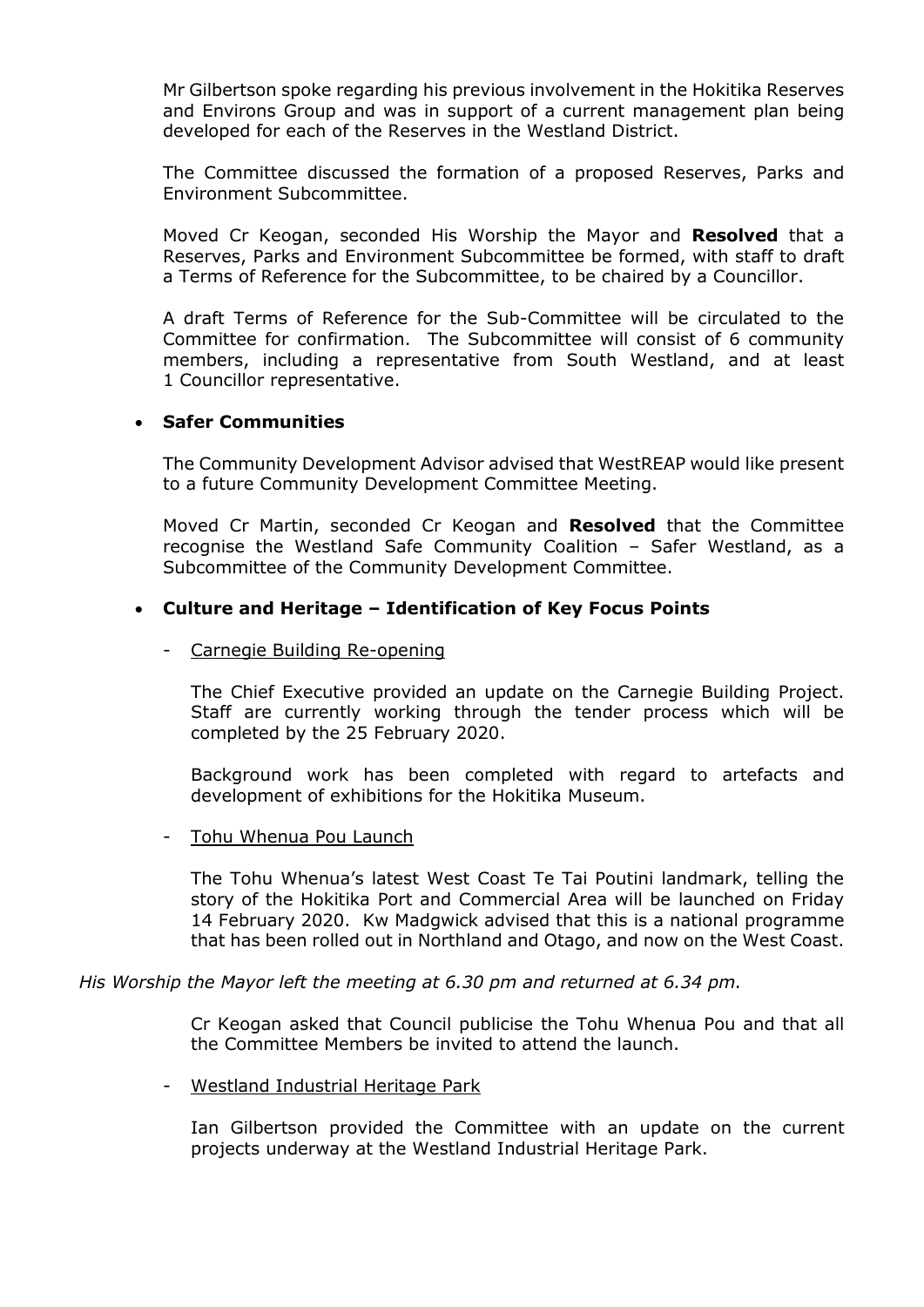## - Previous work and Provincial Growth Fund (PGF) Applications

The Chief Executive provided an update on the Hokitika Museum, West Coast Heritage Strategy, and Culture and Heritage Applications for funding from the PGF Fund.

Moved Kw Madgwick, seconded His Worship the Mayor and **Resolved** that the Community Development Committee establish a Hokitika Museum Governance Group; and also establish a Culture and Heritage Subcommittee.

## - Heritage Hokitika Projects

The Community Development Advisor noted that Heritage Hokitika is supporting the Tohu Whenua launch.

## - Rimu-Woodstock Lookout

Kw Madgwick advised that in 2005, the Rimu-Woodstock Lookout was opened and it was handed to Council to look after, including maintenance. The area has now become a target for vandals and requires maintenance. Kw Madgwick asked if Heritage Hokitika could take on the project in terms of its future up-keep.

## **Hokitika Cemetery**

Cr Keogan noted that feedback had been received from members of the community expressing concern regarding the lack of maintenance at the Hokitika Cemetery.

# **Signage at Franz Josef**

His Worship the Mayor advised that feedback had been received from the community regarding the lack of maintenance of signage at Franz Josef.

Maintenance items in the District are to be referred to the newly established Reserves, Parks and Environment Subcommittee; along with a clear expectation of the standards that are required.

# **Community Projects and Township Development Fund**

The Community Development Advisor advised that:

- Whataroa Community would like some maintenance undertaken on the Pavilion at the Whataroa Domain.
- DWC Westland Sports Hub opening 6 March 2020.
- Creative Communities update this group will report to the Community Development Committee regarding allocations and projects.

The Community Development Advisor advised that nominations will be sought for the Westland Creative Community Group that will require confirmation by the Committee.